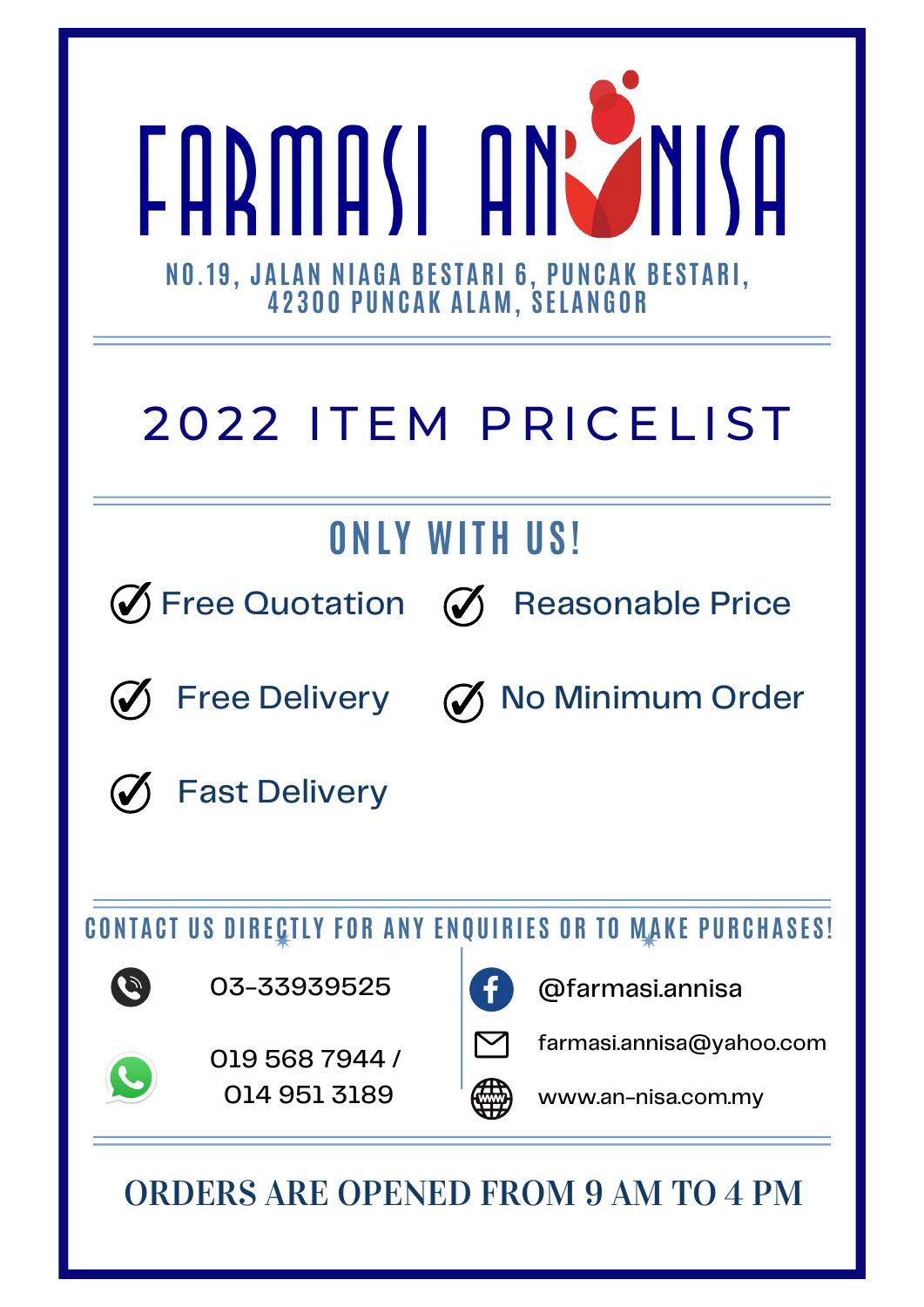## **PHARMACEUTICAL SUPPLY**

| <b>Analgesics &amp; Antipyretic (Fever Medication)</b> |                                 |                                            |              |                    |
|--------------------------------------------------------|---------------------------------|--------------------------------------------|--------------|--------------------|
| <b>NO</b>                                              | <b>PRODUCT NAME</b>             | <b>CONTENT</b>                             | <b>PACK</b>  | <b>PRICE (MYR)</b> |
|                                                        | 1 Actimax Tablet 500mg          | Paracetamol Tab 500mg                      | 50x10's      | 30.00              |
|                                                        | 2 Actimol Tablet 500mg          | Paracetamol Tab 500mg                      | 100x10's     | 78.00              |
|                                                        | 3 Actimol Tablet 650mg          | Paracetamol 650mg                          | 50x10's      | 55.00              |
|                                                        | 4 Acugesic Capsule 50mg         | <b>Tramadol HCL</b>                        | 10x10's      | 71.50              |
|                                                        | 5 Kidz PCM 250mg Syp (O)        | Paracetamol 250mg/5ml                      | 60ml Bottle  | 2.95               |
|                                                        | 6 Kidz PCm 250mg Syp (S)        | Paracetamol 250mg/5ml                      | 60ml Bottle  | 2.95               |
|                                                        | 7 Kidz PCM 250mg Syp (O)        | Paracetamol 250mg/5ml                      | 100ml Bottle | 3.55               |
|                                                        | 8 Kidz PCM 250mg Syp (S)        | Paracetamol 250mg/5ml                      | 100ml Bottle | 3.55               |
|                                                        | 9 Hovid Paracetamol Susp. (R)   | Paracetamol 250mg/5ml                      | 120ml Bottle | 4.00               |
|                                                        | 10 Paracil Tablet 500mg         | Paracetamol Tab 500mg                      | 100x10's     | 62.40              |
|                                                        | 11 Paracil Suspension 250mg (S) | Paracetamol 250mg/5ml                      | 60ml Bottle  | 4.00               |
|                                                        | 12 Pritamol Suppository 125mg   | Paracetamol 125mg                          | 1x100pcs     | 49.40              |
|                                                        | 13 Pritamol Suppository 250mg   | Paracetamol 250mg                          | 1x100pcs     | 59.30              |
|                                                        |                                 | <b>Antimigraine Preparation</b>            |              |                    |
| <b>NO</b>                                              | <b>PRODUCT NAME</b>             | <b>CONTENT</b>                             | <b>PACK</b>  | <b>PRICE (MYR)</b> |
|                                                        | 12 Caffox Tablet                | Ergotamine Tartrate 1mg,                   | 10x10's      | 8.00               |
|                                                        |                                 | Caffeine 100mg                             |              |                    |
|                                                        |                                 | <b>Antiemetic &amp; Vertigo Medication</b> |              |                    |
| <b>NO</b>                                              | <b>PRODUCT NAME</b>             | <b>CONTENT</b>                             | <b>PACK</b>  | <b>PRICE (MYR)</b> |
|                                                        | 13 AXL Cinnarizine 25mg         | AXL Cinnarizine 25mg                       | 10x10's      | 21.00              |
|                                                        | 14 Metoclopramide Tab 10mg      | Metoclopramide                             | 1000's       | 56.50              |
|                                                        |                                 | Hydrochloride 10mg<br>Metoclopramide HCL   |              |                    |
|                                                        | 15 Metoclode Syrup 60ml         | 5mg, Methylparaben                         | 60ml Bottle  | 3.30               |
|                                                        |                                 | 0.1%, Propylparaben 0.01%                  |              |                    |
|                                                        |                                 | <b>NSAIDS / Muscle Relaxant</b>            |              |                    |
| <b>NO</b>                                              | <b>PRODUCT NAME</b>             | <b>CONTENT</b>                             | <b>PACK</b>  | <b>PRICE (MYR)</b> |
|                                                        | 16 Aroxicam Tablet 7.5mg        | Meloxicam 7.5mg                            | 10x10's      | 15.60              |
|                                                        | 17 Aroxcam Tablet 15mg          | Meloxicam 15mg                             | 10x10's      | 22.10              |
|                                                        | 18 Dicloran Tablet 50mg         | Diclofenac Sodium 50mg                     | 1x1000's     | 71.50              |
|                                                        | 19 Mefenamic Acid Tablet 500mg  | Mefenamic acid 500mg                       | 50x10's      | 65.00              |
|                                                        | 20 Naproxen Tablet 275mg        | Napoxen 275mg                              | 50x10's      | 91.00              |
|                                                        | 21 Naproxen Tablet 550mg        | Naproxen 550mg                             | 50x10's      | 143.00             |
|                                                        | 22 Orphenamol Tablet            | Orphenadrine 35mg &                        | 1x1000's     | 92.30              |
|                                                        |                                 | Paracetamol 450mg                          |              |                    |
|                                                        | 23 Winofen Suspension 2% (O)    | Ibuprofen 20mg /5ml                        | 60ml Bottle  | 3.20               |
|                                                        | 24 Dicloran Gel                 | Diclofenac Diethylam BP                    | 20gm Tube    | 4.50               |
|                                                        |                                 | <b>Antihistamine</b>                       |              |                    |
| <b>NO</b>                                              | <b>PRODUCT NAME</b>             | <b>CONTENT</b>                             | <b>PACK</b>  | <b>PRICE (MYR)</b> |
|                                                        | 25 Cetirizine Tablet 10mg       | Cetirizine Hydrochloride 10mg              | 50x10's      | 52.00              |
|                                                        | 26 Chloramine Tablet 4mg        | Chlorpheniamine Maleate 4mg 1000's         |              | 48.00              |
|                                                        | 27 Dyriton Tablet 4mg           | Chlorpheniamine Maleate 4mg 100x10's       |              | 49.90              |
|                                                        | 28 Dexchloramine Tablet 2mg     | Dexchlorpheniramine Maleate                | 100x10's     | 72.00              |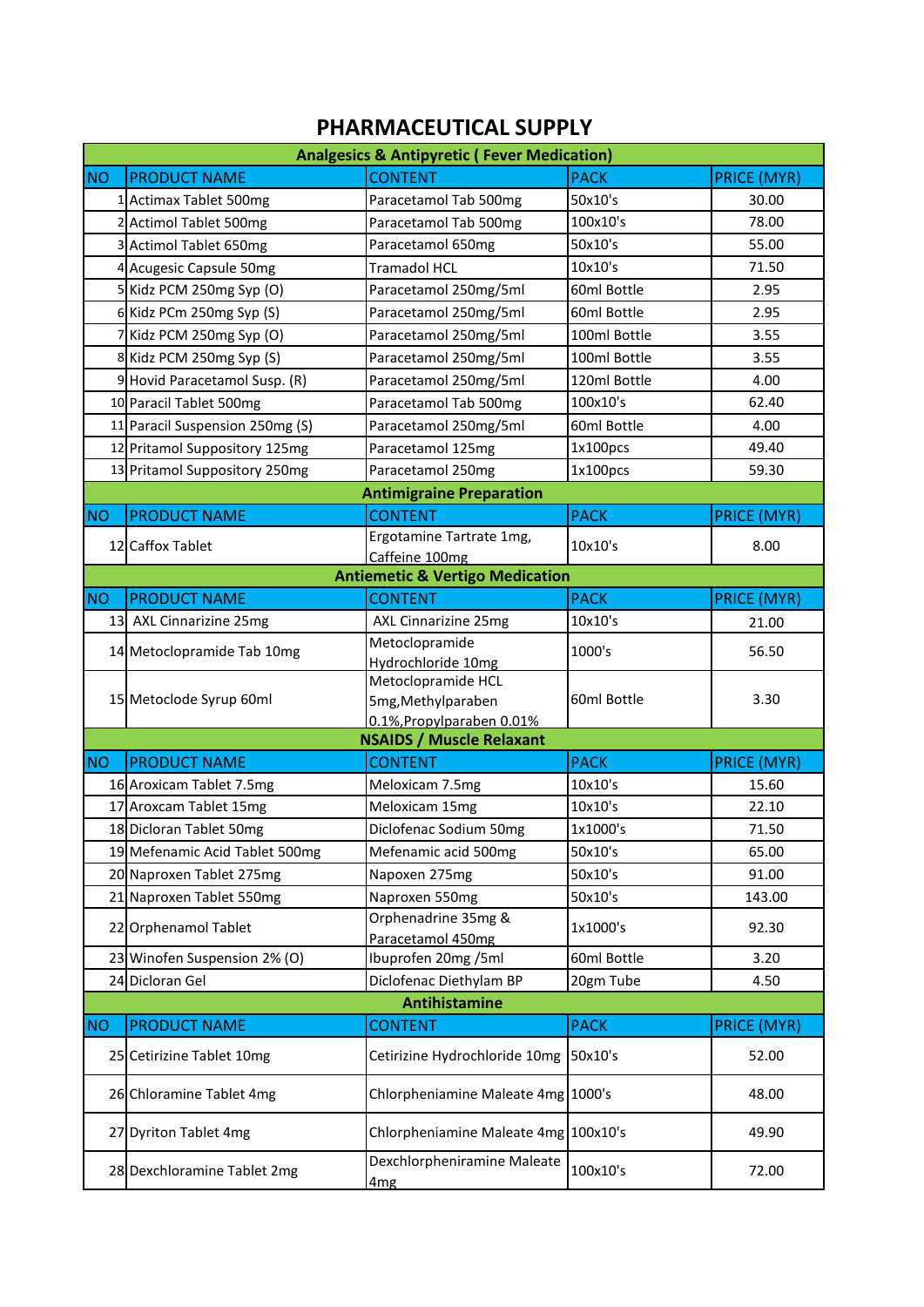|     | 29 Loratadine Tablet 10mg                 | Loratadine 10mg                                                                        | 10x10's      | 10.50              |
|-----|-------------------------------------------|----------------------------------------------------------------------------------------|--------------|--------------------|
|     | 30 Antismine Syp                          | Chlorpheniramine Maleate<br>2mg/5ml                                                    | 60ml Bottle  | 3.00               |
|     | 31 Chloramine Syp                         | Chlorpheniramine Maleate<br>2.5mg/5ml                                                  | 90ml Bottle  | 3.30               |
|     | 32 Dexchloramine syp 2mg/5ml              | Dexchlorpheniramine Maleate                                                            | 60ml Bottle  | 3.00               |
|     | 33 Loraten Syp                            | Loratadine 5mg/5ml                                                                     | 60ml Bottle  | 5.85               |
|     | 34 Triprolidine-P Syp                     | Triprolidine HCL,<br>Pseudoephadrine HCL                                               | 90ml Bottle  | 4.20               |
|     | 35 Xetec Syp                              | Cetirizine Hydrochloride                                                               | 60ml Bottle  | 5.85               |
|     |                                           | Cough / Phlegm                                                                         |              |                    |
| NO  | <b>PRODUCT NAME</b>                       | <b>CONTENT</b>                                                                         | <b>PACK</b>  | <b>PRICE (MYR)</b> |
|     | 35 Prihexine Tablet 8mg                   | <b>Bromhexine HCl 8mg</b>                                                              | 100x10's     | 51.00              |
|     | 36 Bromhexine Elixir                      | Bromhexinne HCl 4mg/5ml                                                                | 60ml Bottle  | 3.20               |
|     | 37 Dexfen Syrup                           | Dextromethorpan<br>Hydrobromide 15mg                                                   | 120ml Bottle | 4.60               |
|     | 38 Mucorid-P Syrup                        | Carbocisteine 100mg,<br>Promethazine HCL 2.5mg                                         | 120ml Bottle | 6.20               |
|     | 39 Salmodil Syrup                         | Salbutamol 2mg, Bromhexine<br>HCL 4mg                                                  | 100ml Bottle | 5.00               |
|     | 40 Uphadyl Forte Syrup                    | Dyphenhydramine HCL 14mg                                                               | 90ml Bottle  | 3.30               |
|     | 41 V-Lief Cough Syrup                     | Dried Ivy Leaf Extract 35mg                                                            | 100ml Bottle | 7.55               |
|     |                                           | <b>Gastrointestinal Medication</b>                                                     |              |                    |
| NO. | <b>PRODUCT NAME</b>                       | <b>CONTENT</b>                                                                         | <b>PACK</b>  | <b>PRICE (MYR)</b> |
|     | 42 AXL Cimetidine Tablet 200mg            | Cimetidine 200mg                                                                       | 10x10's      | 29.95              |
|     | 43 Dyna Charcoal Tablet 250mg             | <b>Activated Charcoal 250mg</b>                                                        | 50x10's      | 110.00             |
|     | 44 Famotidine Tablet 40mg                 | Famotidine 40mg                                                                        | 10x10's      | 19.00              |
|     | 45 Hyomide Tablet 10mg                    | HyosineN-Butylbromide                                                                  | 100x10's     | 508.00             |
|     | 46 Ometac Capsule 20mg                    | Omeprazole 20mg                                                                        | 1x14's       | 14.50              |
|     | 47 Primodium Capsule 2mg                  | Loperamide HCL 2mg                                                                     | 100x10's     | 76.60              |
|     | 48 Povil Antacid Tablet                   | Magnesium Hydoxide 250mg,<br>Aluminium Hydroxide 250mg,<br>Simethicone 50mg            | 50x10's      | 44.00              |
|     | 49 Colimix Syrup                          | Diclyclomine HCL 5mg,<br>Simethicone 50mg                                              | 90ml Bottle  | 5.85               |
|     | 50 Colimix Syrup                          | Diclyclomine HCL 5mg,<br>Simethicone 50mg                                              | 60ml Bottle  | 5.50               |
|     | 51 Hycolic Syrup                          | Hyosine N-Butylbromide<br>5mg/5ml                                                      | 60ml Bottle  | 4.60               |
|     | 52 Dyna Kaolin Pectin                     | Light Kaolin 6gm, Pectin 150mg 120ml Bottle                                            |              | 4.00               |
|     | 53 Lactul Solution                        | Lactulose 670mg                                                                        | 100ml Bottle | 10.40              |
| 54  | Rexom Mist.Magnesium Trisilicate<br>(MMT) | Magnesium Trisilicate 250mg,<br>Light Magnesium Carbonate<br>250mg, Sodium Bicarbonate | 120ml Bottle | 3.90               |
|     |                                           | 250 <sub>mg</sub>                                                                      |              |                    |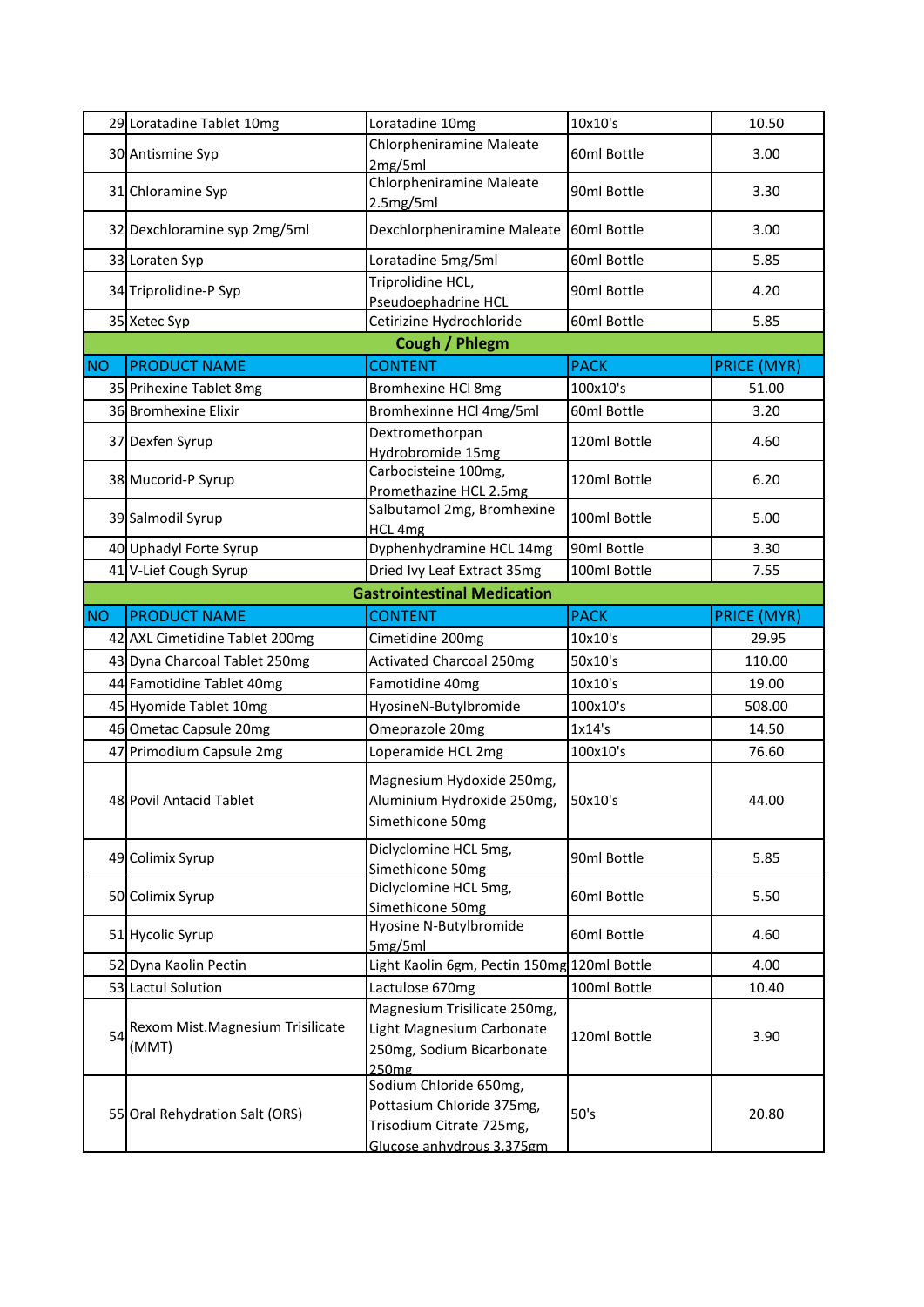| <b>Antibiotic</b> |                                 |                                                                                                     |              |                    |
|-------------------|---------------------------------|-----------------------------------------------------------------------------------------------------|--------------|--------------------|
| NO <sub>1</sub>   | <b>PRODUCT NAME</b>             | <b>CONTENT</b>                                                                                      | <b>PACK</b>  | <b>PRICE (MYR)</b> |
|                   | 56 Azimax-250mg Tab             | Azithomycin 250mg                                                                                   | 1x6's        | 10.40              |
|                   | 57 Beamoxy 250mg Capsule        | Amoxycilline 250mg                                                                                  | 100 x 10's   | 169.00             |
|                   | 58 Beamoxy 500mg Capsule        | Amoxycilline 500mg                                                                                  | 50x10's      | 133.90             |
|                   | 59 Betamox 250mg Capsule        | Amoxycilline 250mg                                                                                  | 100 x 10's   | 169.00             |
|                   | 60 Betamox 500mg Capsule        | Amoxycilline 500mg                                                                                  | 50x10's      | 133.90             |
|                   | 61 Cephalexin 250m Capsule      | Cephalexine Monohydrate 250 50x10's                                                                 |              | 104.00             |
|                   | 62 Cephalexin 500mg Capsule     | Cephalexine Monohydrate 500 50x10's                                                                 |              | 166.40             |
|                   | 63 Cloxacillin 250mg Capsule    | Cloxacillin Sodium 250mg                                                                            | 100x10's     | 169.00             |
|                   | 64 Cloxacillin 500mg Capsule    | Cloxacillin Sodium 500mg                                                                            | 50x10's      | 162.50             |
|                   | 65 Cloxacap 250mg               | Cloxacillin Sodium 250mg                                                                            | 10x10's      | 23.00              |
|                   | 66 Cloxacap 500mg               | Cloxacillin Sodium 500mg                                                                            | 10x10's      | 39.20              |
|                   | 67 Co-Amoxyclav 625mg Tablet    | Amoxycillin & Clavulanic Acid<br>625 <sub>mg</sub>                                                  | 10x7's       | 71.50              |
|                   | 68 Metrogyl Tablet 400m         | Metronidazole 400mg                                                                                 | 10x(10x10's) | 106.60             |
|                   | 69 Betamox 125g Granules        | Amoxicillin 125mg/5ml                                                                               | 60ml Bottle  | 3.90               |
|                   | 70 Cephalexin Syrup 125mg       | Cephalexine Monohydrate 125 60ml Bottle                                                             |              | 3.65               |
|                   | 71 Cephalexin Syrrup 250mg      | Cephalexin Monohydrate 250m 60ml Bottle                                                             |              | 4.55               |
|                   | 72 Clamovid Syrup 228mg/5ml     | Amoxycillin 200mg, Clavunic<br>Acid 28mg, Sodium Benzoat<br>$0.4\%$ w/v                             | 70ml Bottle  | 19.65              |
|                   | 73 Erythormycin Suspension      | Erythromycin ethylsuccinate<br>200mg/5ml                                                            | 60ml Bottle  | 6.65               |
|                   |                                 | <b>Antiviral</b>                                                                                    |              |                    |
| NO <sub>1</sub>   | <b>PRODUCT NAME</b>             | <b>CONTENT</b>                                                                                      | <b>PACK</b>  | <b>PRICE (MYR)</b> |
|                   | 74 Virox Tablet 400mg           | Acyclovir 400mg                                                                                     | 10x5's       | 95.00              |
|                   |                                 | <b>Antifungal</b>                                                                                   |              |                    |
| NO <sub>1</sub>   | <b>PRODUCT NAME</b>             | <b>CONTENT</b>                                                                                      | <b>PACK</b>  | <b>PRICE (MYR)</b> |
|                   | 75 Flucozol Capsule 150mg       | Flucozole 150mg                                                                                     | 1x20's       | 48.30              |
|                   |                                 | <b>Anti-Inflammatory</b>                                                                            |              |                    |
| NO                | <b>PRODUCT NAME</b>             | <b>CONTENT</b>                                                                                      | <b>PACK</b>  | <b>PRICE (MYR)</b> |
|                   | 76 Prisolone Tablet 5mg         | Prednisolone 5mg                                                                                    | 1000's       | 66.90              |
|                   | 77 Prednisolone Syrup           | Prednisolone 3mg/5ml                                                                                | 60ml Bottle  | 3.00               |
|                   | 78 Beazyme Tablet               | Papain 150000 USP Unit                                                                              | 50x10's      | 59.50              |
|                   |                                 | <b>Urologicals</b>                                                                                  |              |                    |
| <b>NO</b>         | <b>PRODUCT NAME</b>             | <b>CONTENT</b>                                                                                      | <b>PACK</b>  | <b>PRICE (MYR)</b> |
|                   | 78 Potcit Mixture Syrup         | Pottasium Citrate 1g, Citric<br>Acid 200mg /5ml                                                     | 120ml Bottle | 4.30               |
|                   | 79 U-Lite Effervescent Granules | Sodium Bicarbonate 1.76gm,<br>Citric Acid 0.72gm, Sodium<br>Citrate 0.63gm, Tartaric Acid<br>0.89gm | 1x21's       | 21.50              |
| <b>Anti-Gout</b>  |                                 |                                                                                                     |              |                    |
| NO                | <b>PRODUCT NAME</b>             | <b>CONTENT</b>                                                                                      | <b>PACK</b>  | <b>PRICE (MYR)</b> |
|                   | 80 Goutnor Tablet 0.6mg         | Colchicine 0.6mg                                                                                    | 100's        | 174.20             |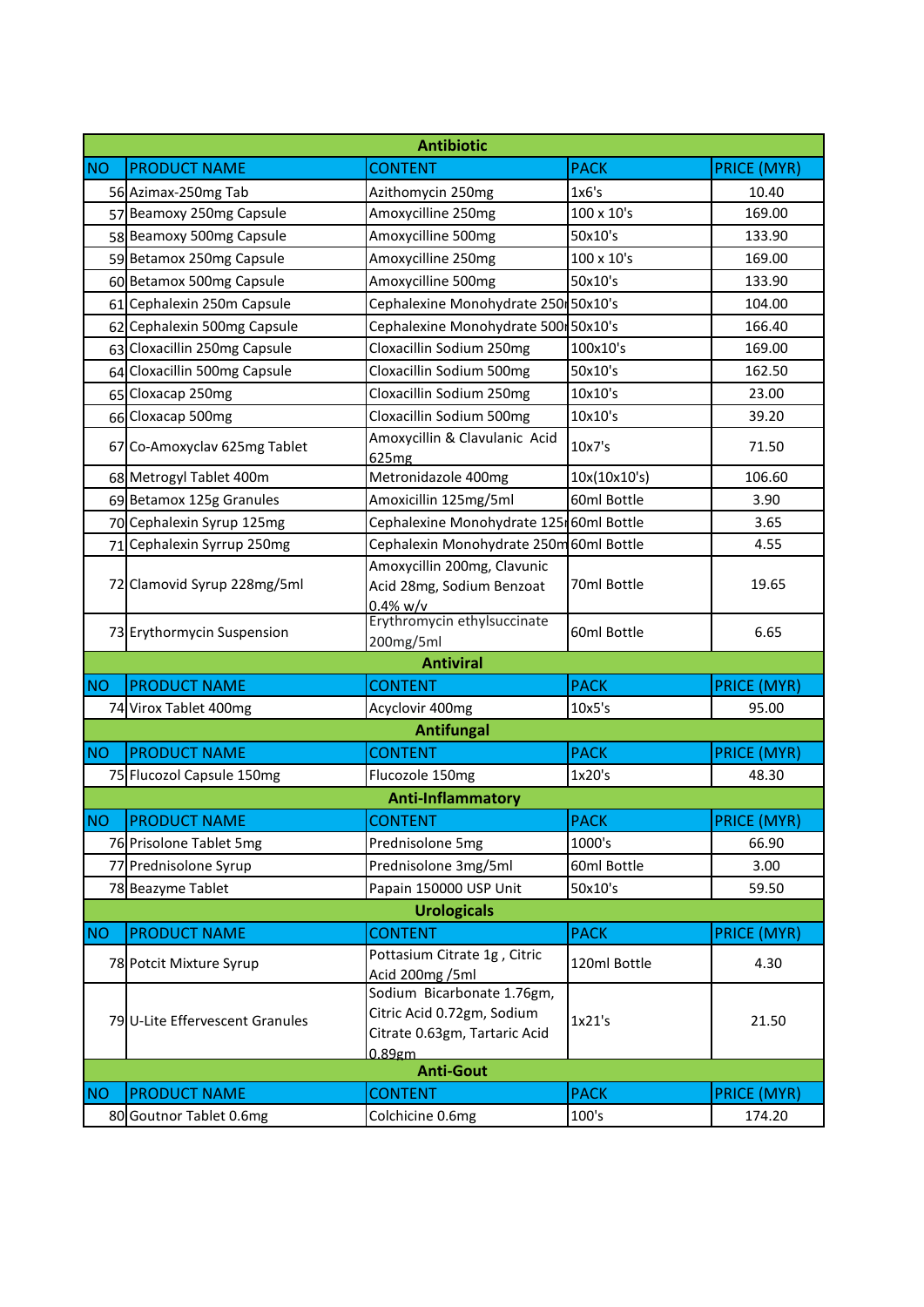| <b>Anti-Asthmatic</b> |                                 |                                                                                |             |                    |  |  |
|-----------------------|---------------------------------|--------------------------------------------------------------------------------|-------------|--------------------|--|--|
| NO <sub>1</sub>       | <b>PRODUCT NAME</b>             | <b>CONTENT</b>                                                                 | <b>PACK</b> | <b>PRICE (MYR)</b> |  |  |
|                       | 81 Asmin Tablet 2mg             | Salbutamol 2mg                                                                 | 1000's      | 77.25              |  |  |
|                       | 82 Asmin Tablet 4mg             | Salbutamol 4mg                                                                 | 1000's      | 114.25             |  |  |
|                       | 83 Asmin Expectorant Syrup      | Salbutamol 1mg, Guaiphenesin<br>50 <sub>mg</sub>                               | 90ml Bottle | 3.35               |  |  |
|                       | 84 Asmin Syrup                  | Salbutamol 2mg/5ml                                                             | 90ml Bottle | 3.00               |  |  |
|                       | 85 Asthaline Respules 4x5x2.5ml | Salbutamol 2.5mg, Sodium<br>Chloride                                           | 4x5x2.5ml   | 53.00              |  |  |
|                       | 86 Asthaline MDI                | Salbutamol 100mcg                                                              | 1 unit      | 10.00              |  |  |
|                       |                                 | <b>Anti-Hypertensive</b>                                                       |             |                    |  |  |
| NO <sub>1</sub>       | <b>PRODUCT NAME</b>             | <b>CONTENT</b>                                                                 | <b>PACK</b> | <b>PRICE (MYR)</b> |  |  |
|                       | 87 Amcardia Tablet 5mg          | Amlodipine 5mg                                                                 | 10x10's     | 15.60              |  |  |
|                       | 88 Amcardia Tablet 10mg         | Amlodipine 10mg                                                                | 10x10's     | 37.70              |  |  |
|                       | 89 Atenolol 100mg               | Atenolol 100mg                                                                 | 25x10's     | 63.50              |  |  |
|                       | 90 Covinace Tablet 4mg          | Perindopril 4mg                                                                | 1x30's      | 15.35              |  |  |
|                       |                                 | <b>Anti-Diabetic</b>                                                           |             |                    |  |  |
| NO <sub>1</sub>       | <b>PRODUCT NAME</b>             | <b>CONTENT</b>                                                                 | <b>PACK</b> | <b>PRICE (MYR)</b> |  |  |
|                       | 91 Glumet D.C Tablet 500mg      | Metformin 500m                                                                 | 50x10's     | 52.50              |  |  |
|                       | <b>Cholestrol Medication</b>    |                                                                                |             |                    |  |  |
| NO                    | <b>PRODUCT NAME</b>             | <b>CONTENT</b>                                                                 | <b>PACK</b> | <b>PRICE (MYR)</b> |  |  |
|                       | 92 Simvastatin Tablet 20mg      | Simvastatin 20mg                                                               | 12x10's     | 40.90              |  |  |
|                       |                                 | <b>Anthelmintics</b>                                                           |             |                    |  |  |
| NO <sub>1</sub>       | <b>PRODUCT NAME</b>             | <b>CONTENT</b>                                                                 | <b>PACK</b> | <b>PRICE (MYR)</b> |  |  |
|                       | 93 M-Zole Suspension 10ml       | Mebendazole 500mg                                                              | 10ml Bottle | 5.80               |  |  |
|                       |                                 | <b>Hemorrhoids</b>                                                             |             |                    |  |  |
| <b>NO</b>             | <b>PRODUCT NAME</b>             | <b>CONTENT</b>                                                                 | <b>PACK</b> | <b>PRICE (MYR)</b> |  |  |
|                       | 94 Hemo Rid Tablet              | Diosmin 450mg & Hesperidin 5 100's                                             |             | 95.65              |  |  |
|                       |                                 | <b>Eye / Ear Preparation</b>                                                   |             |                    |  |  |
| NO                    | <b>PRODUCT NAME</b>             | <b>CONTENT</b>                                                                 | <b>PACK</b> | <b>PRICE (MYR)</b> |  |  |
|                       | 95 Allersine eye drop           | Tetrahydrozoline HCL 0.05%,<br>Benzalkonium Chloride 0.01%                     | 5ml         | 6.90               |  |  |
|                       | 96 Beagenta eye/ear drop        | Gentamicin 0.3%,<br>Betamethasone 0.1%,<br>Benzalkonium Chloride 0.02%         | 1x12's      | 58.50              |  |  |
|                       | 97 Betagen eye / ear drop       | Gentamicin 0.3%,<br>Benzalkonium Chloride 0.01%                                | 1x12's      | 79.00              |  |  |
|                       | 98 Kloraxin Eye Ointment        | Chloramphenicol 1%                                                             | 1x25's      | 75.40              |  |  |
|                       | 99 Nicol Eye Ointment           | Chloramphenicol 0.5%                                                           | 1x12's      | 45.80              |  |  |
|                       | 100 Neo Deca Eye/Ear Drops 5ml  | Neomycin Sulphate 0.5%,<br>Dexamethasone 0.1% &<br>Benzalkonium Chloride 0.01% | 1x12's      | 52.50              |  |  |
|                       | 101 Pocin - H Ear Drop          | Polymycin, Neomycin,<br>Hydrocortisone, Thomersal                              | 1x12's      | 62.40              |  |  |
|                       | 102 Soluwax 0.5 Ear Drop        | Docusate Sodium 0.5%                                                           | 1 Bottle    | 14.85              |  |  |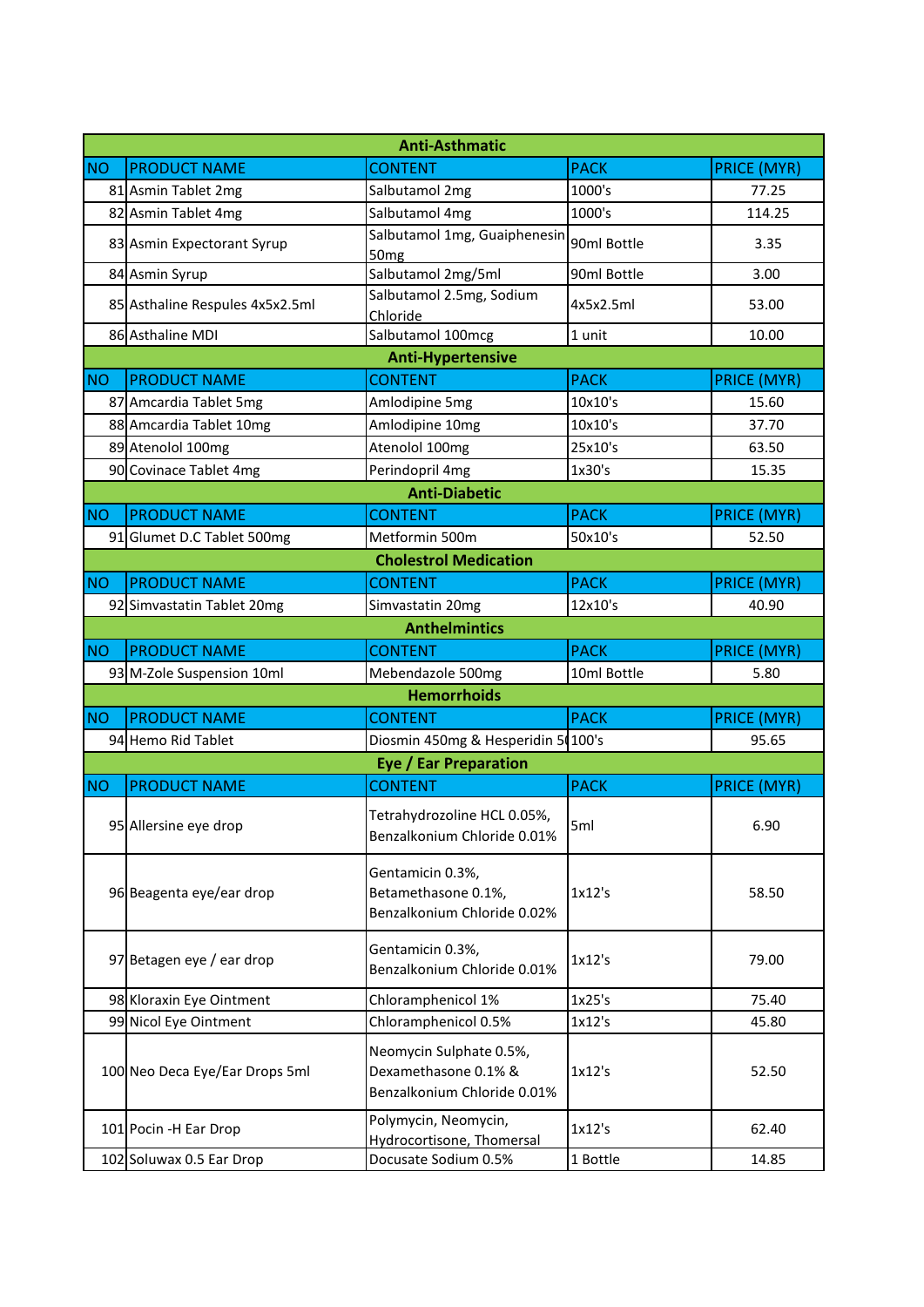|           |                                                  | <b>Mouth and Throat Medication</b>                                                                                    |              |                    |
|-----------|--------------------------------------------------|-----------------------------------------------------------------------------------------------------------------------|--------------|--------------------|
| <b>NO</b> | <b>PRODUCT NAME</b>                              | <b>CONTENT</b>                                                                                                        | <b>PACK</b>  | <b>PRICE (MYR)</b> |
|           | 103 Oral Aid Lotion 6ml                          | Lignocaine Hydrochloride<br>2.5%, Chlorhexidine<br>Hydrochloride 0.5%,<br>Triamcinolone Acetonide 0.1%                | 1x12's       | 64.90              |
|           | 104 Oro Thymol Mouth Rinse 60ml                  | Sodium Benzoate 0.1% w/v,<br>Thymol 0.15% w/v                                                                         | 60ml Bottle  | 3.20               |
| 105       | Sore Ease Lozenges<br>(Honey<br>lemon)-Bio Lozen | HerbaMenthaPiperita 850mg,<br>Folium Eucalyptus globulus<br>6mg, Methyl Paraben 0.09%                                 | 2x12's       | 6.00               |
|           |                                                  | <b>Cream and Lotion</b>                                                                                               |              |                    |
| <b>NO</b> | <b>PRODUCT NAME</b>                              | <b>CONTENT</b>                                                                                                        | <b>PACK</b>  | <b>PRICE (MYR)</b> |
|           | 106 Agoues Cream 500gm                           | <b>Agoues Cream</b>                                                                                                   | 500gm        | 19.40              |
|           | 107 Beprosone cream                              | Bethamethasone Dipropionate<br>0.064% w/w, Chlorocresol<br>$0.1\%$ w/w                                                | 15gm Tube    | 12.50              |
|           | 108 Candid B Cream                               | Clotrimazole 1%,<br>Beclomethasone Dipropionate<br>0.025%                                                             | 15gm Tube    | 12.50              |
|           | 109 Candid V3 Vaginal Tablet                     | Clotrimazole 200mg                                                                                                    | 1 Box        |                    |
|           | 110 Calazite Lotion 60ml                         | Calamine with 0.25-0.5% Mento 60ml Bottle                                                                             |              | 4.30               |
|           | 111 Dermapro Cream 15gm                          | Clobetasol Popionate                                                                                                  | 15 gm Tube   | 5.85               |
|           | 112 Dermapro Ointment 15gm                       | Clobetasol Popionate                                                                                                  | 15gm Tube    | 6.20               |
|           | 113 Dermasole Cream 15gm                         | Betamethasone 0.1%, Methyl P 15 gm Tube                                                                               |              | 5.20               |
|           | 114 ET Cream 10gm                                | Econazole Nitrate1%, Triamcin 10gm Tube                                                                               |              | 2.90               |
|           | 115 Fucid Cream 15gm                             | Fusidic Acid 2%                                                                                                       | 15gm Tube    | 6.90               |
|           | 116 Flanil Cream 60gm                            | Methyl Salicylate 10.2%,<br>Menthol 5.44% & Eugenol<br>1.36%                                                          | 60gm Tube    | 12.50              |
|           | 117 Germacort Cream 5gm                          | Fusidic Acid, Bethamethasone                                                                                          | 5gm Tube     | 5.50               |
|           | 118 Kezol Cream 15gm                             | Ketoconazole 2%                                                                                                       | 15gm Tube    | 5.85               |
|           | 119 My Plas Scar Cream                           |                                                                                                                       | 30ml Tube    | 26.00              |
|           | 120 Scaboma lotion 100ml                         | Lindane USP 1%w/v, Aqueous<br>Base q.s, Bronopol<br>0.1%w/v, Propyl paraben<br>0.02%w/v, Methyl paraben<br>$0.1$ %w/v | 100ml Bottle | 14.30              |
|           | 121 Wincort 1% Cream 10gm                        | Hydrocortisone 1%                                                                                                     | 10gm Tube    | 2.90               |
|           |                                                  | <b>Nasal Spray</b>                                                                                                    |              |                    |
| <b>NO</b> | <b>PRODUCT NAME</b>                              | <b>CONTENT</b>                                                                                                        | <b>PACK</b>  | PRICE (MYR)        |
|           | 121 Oxynase 0.05% (A)                            | Oxymetazoline HCL 0.05%w/v,<br>Benzalkonium Chloride 50%<br>0.04%w/v                                                  | 15ml Bottle  | 15.70              |
|           | 122 Oxynase 0.025% (P)                           | Oxymetazoline HCL<br>0.025%w/v, Benzalkonium<br>Chloride 50% 0.04%w/v                                                 | 15ml Bottle  | 14.30              |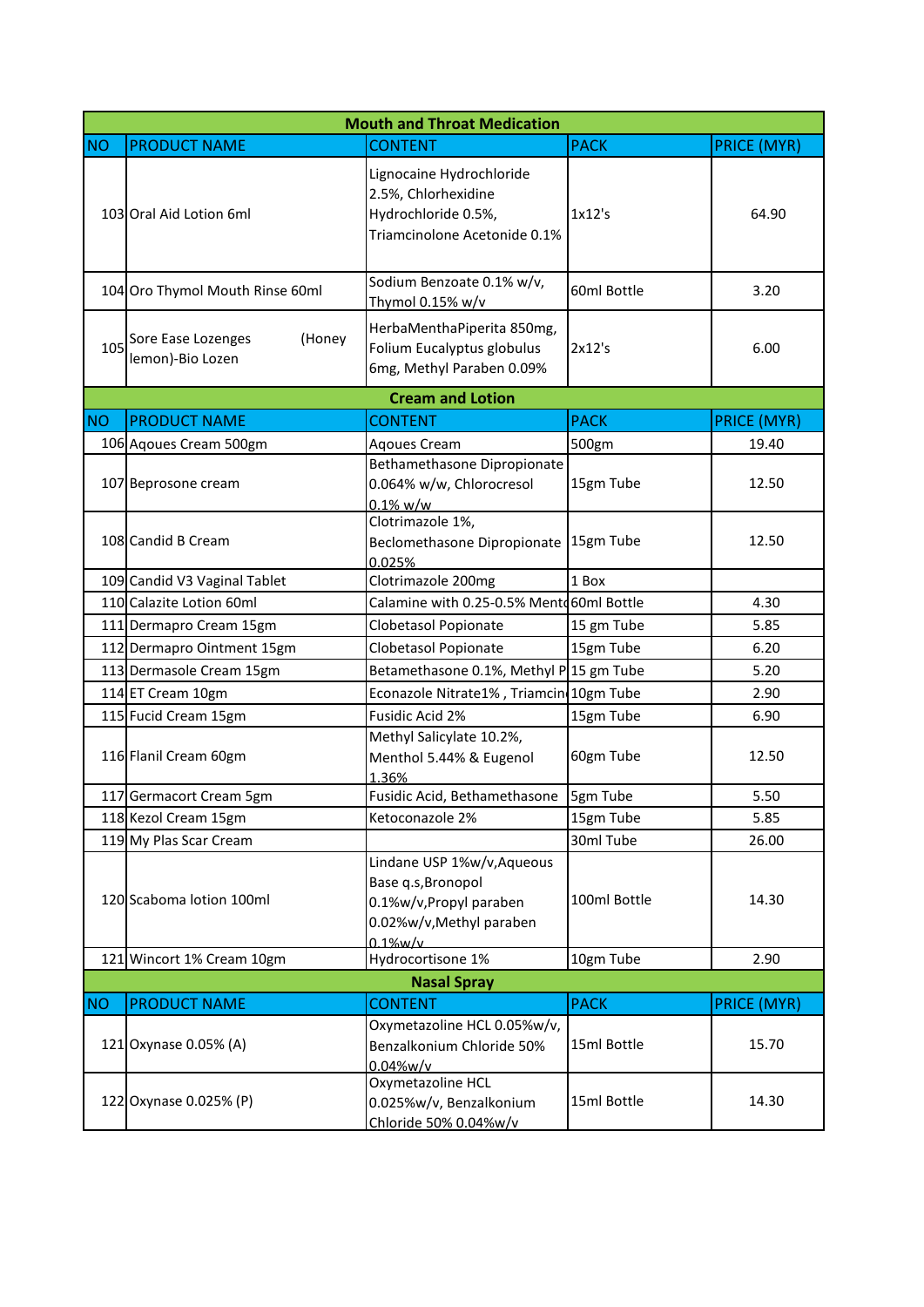| <b>Antiseptic</b> |                                    |                                                                          |                  |                    |
|-------------------|------------------------------------|--------------------------------------------------------------------------|------------------|--------------------|
| <b>NO</b>         | <b>PRODUCT NAME</b>                | <b>CONTENT</b>                                                           | <b>PACK</b>      | <b>PRICE (MYR)</b> |
|                   | 123 Yellow Lotion 1 Litre          | Acriflavin Solution 0.4%                                                 | 1 Litre Bottle   | 17.65              |
|                   |                                    | <b>Vitamin</b>                                                           |                  |                    |
| <b>NO</b>         | <b>PRODUCT NAME</b>                | <b>CONTENT</b>                                                           | <b>PACK</b>      | <b>PRICE (MYR)</b> |
|                   | 124 Dyna B-complex Tab             | <b>B-Complex</b>                                                         | 1000's           | 48.50              |
|                   | 125 Folic Acid Tablet 5mg          | Folic Acid 5mg                                                           | 10x10's          | 8.00               |
|                   | 126 Nerbon Tablet                  | Thiamine Mononitrate 100mg,<br>Pyidoxine HCL,<br>Cvanocabalamine 100 mcg | 10x10's          | 35.00              |
|                   |                                    | Injection                                                                |                  |                    |
| <b>NO</b>         | <b>PRODUCT NAME</b>                | <b>CONTENT</b>                                                           | <b>PACK</b>      | <b>PRICE (MYR)</b> |
| 127               | Condep Inj 150mg/3ml<br>(DEPO inj) | Medroxyprogesterone<br>150mg/3ml                                         | 3ml / Vial       | 16.60              |
|                   | 128 Copan Inj 250mg/ml             | Hyosine Butylbromide<br>20mg/ml                                          | 1ml x 10 ampoule | 23.90              |
|                   | 129 Dicloran Inj 75mg/3ml          | Dicloran Sodium 75mg                                                     | 1x 5 ampoule     | 3.60               |
|                   | 130 Lartil Inj 12.5mg/ml           | Prochlorperazine 12.5mg/ml                                               | 1 x 10 ampoule   | 36.30              |